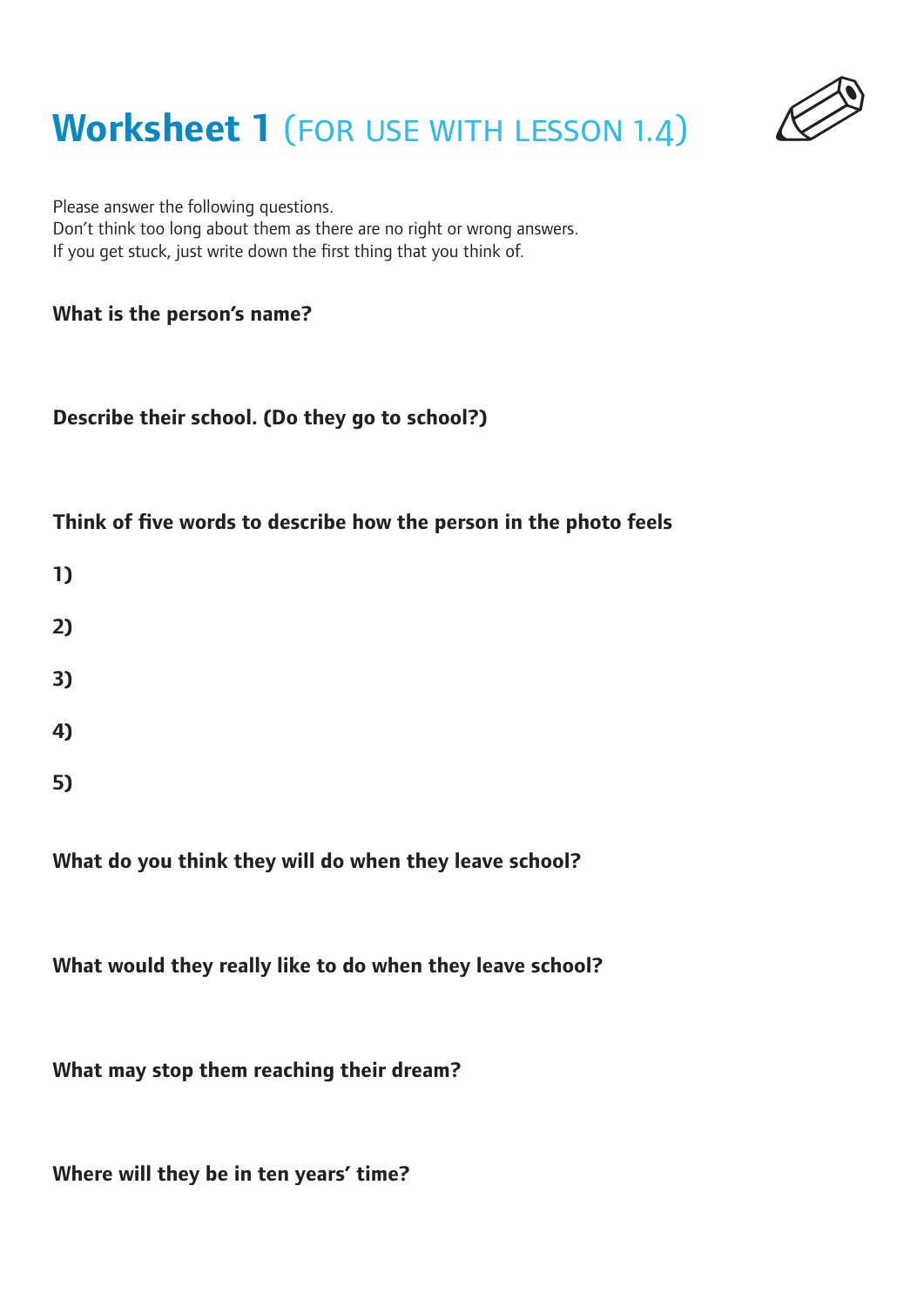













Photos (clockwise from top left): Eileen Hart, Danish Khan, Cliff Parnell, North Georgia Media LLC, Rhienna Cutler, Alberto Pomares. ©iStockphoto.com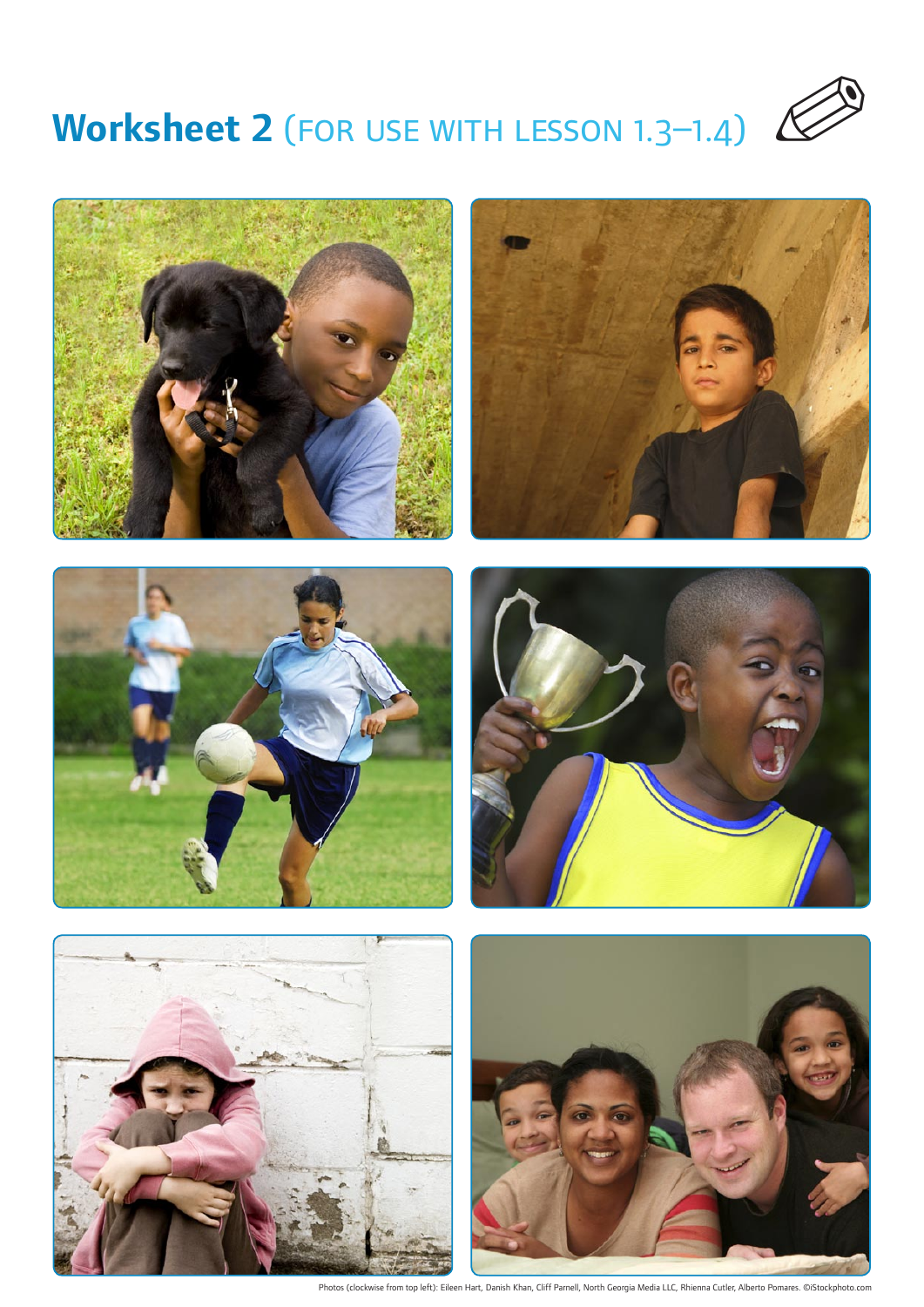

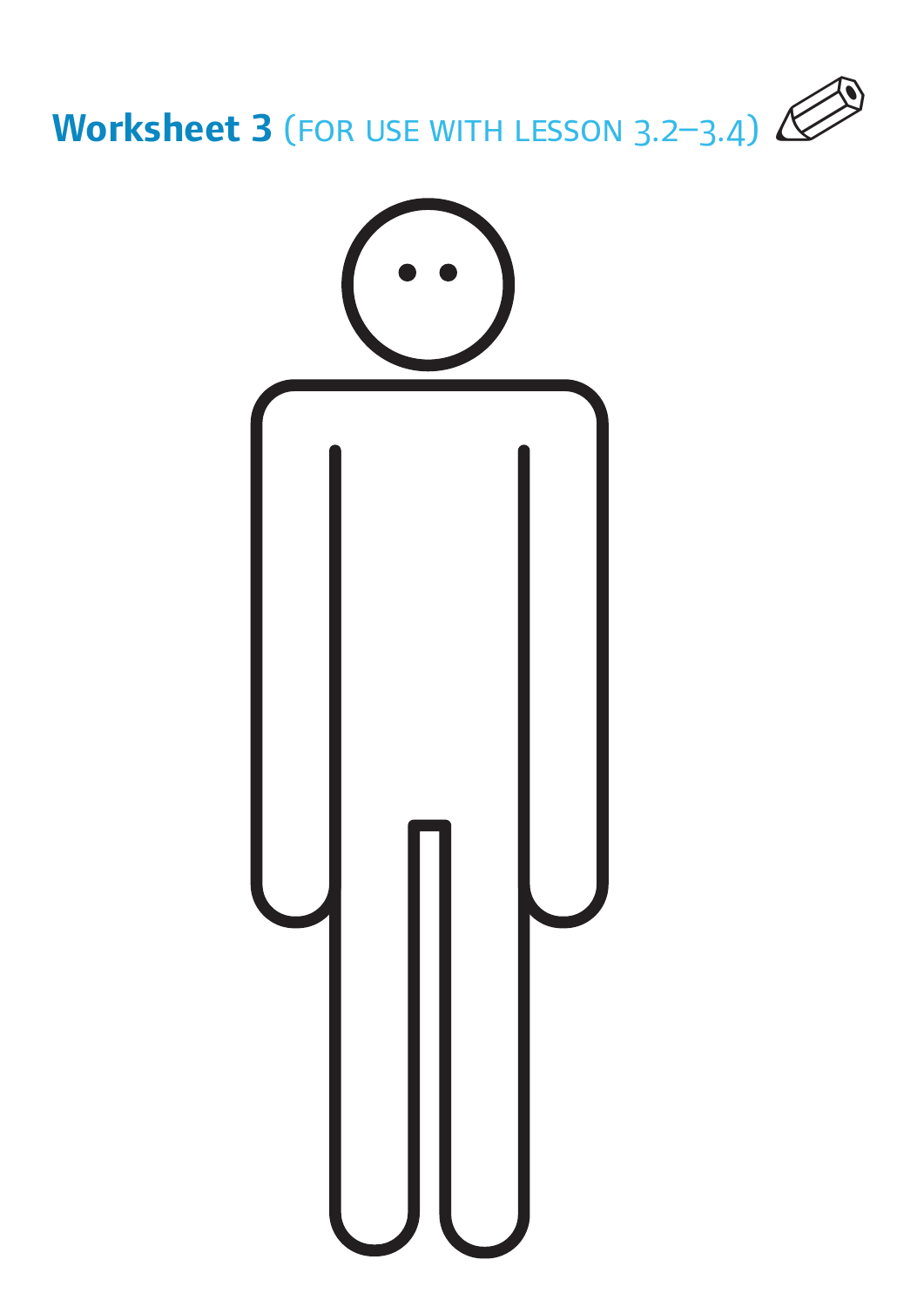